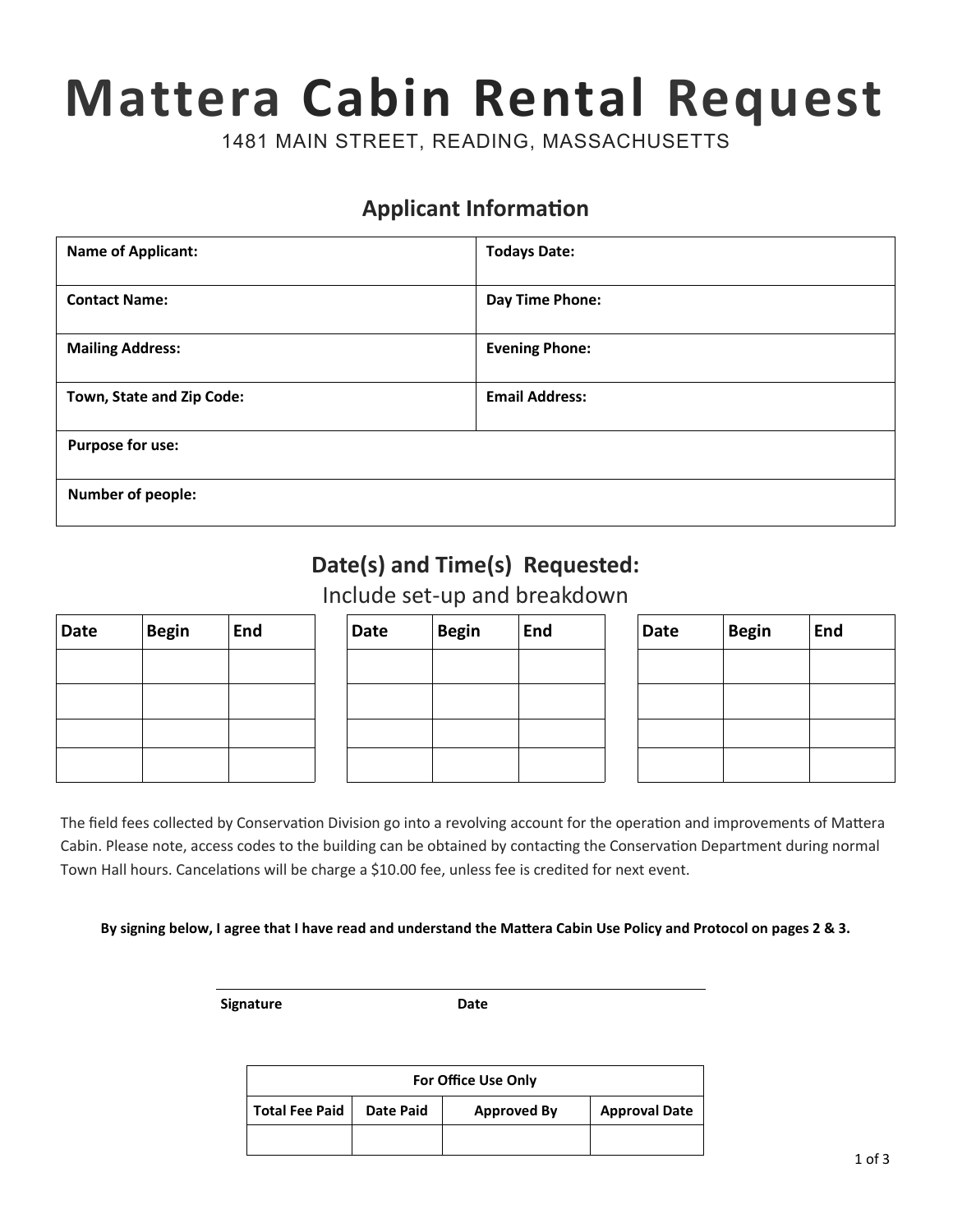## **Mattera Cabin Use Protocol**

#### **Accessing Cabin:**

You must contact the Conservation Division for the lock box code. This should be done several days in advance . Town Hall is closed Friday through Sunday – so please plan head. There is a key box to the right of the front door, slide the black shield down and dial the code left to right. Now you are set for your event.!

Please note that the  $2^{nd}$  level loft is closed to non-staff.

Feel free to use the refrigerator (you may need to plug it in), sink, bathroom, cabinets etc. Tables and furniture may be moved around to help satisfy the needs of your event.

Upon your departure, please make sure you put everything back to its original location and remove everything you bring with you including the trash/recycling, cups, sugars, etc.

#### **Things you should consider bringing to your event:**

- Trash bags
- Paper Towels
- Paper/Plastic Goods

#### **Closing the cabin:**

- Make sure you clean-up and leave the cabin as you found it. There is a broom and mop under the staircase in the closet.
- Make sure you remove all the trash.
- Make sure all the windows and doors are closed and secured.